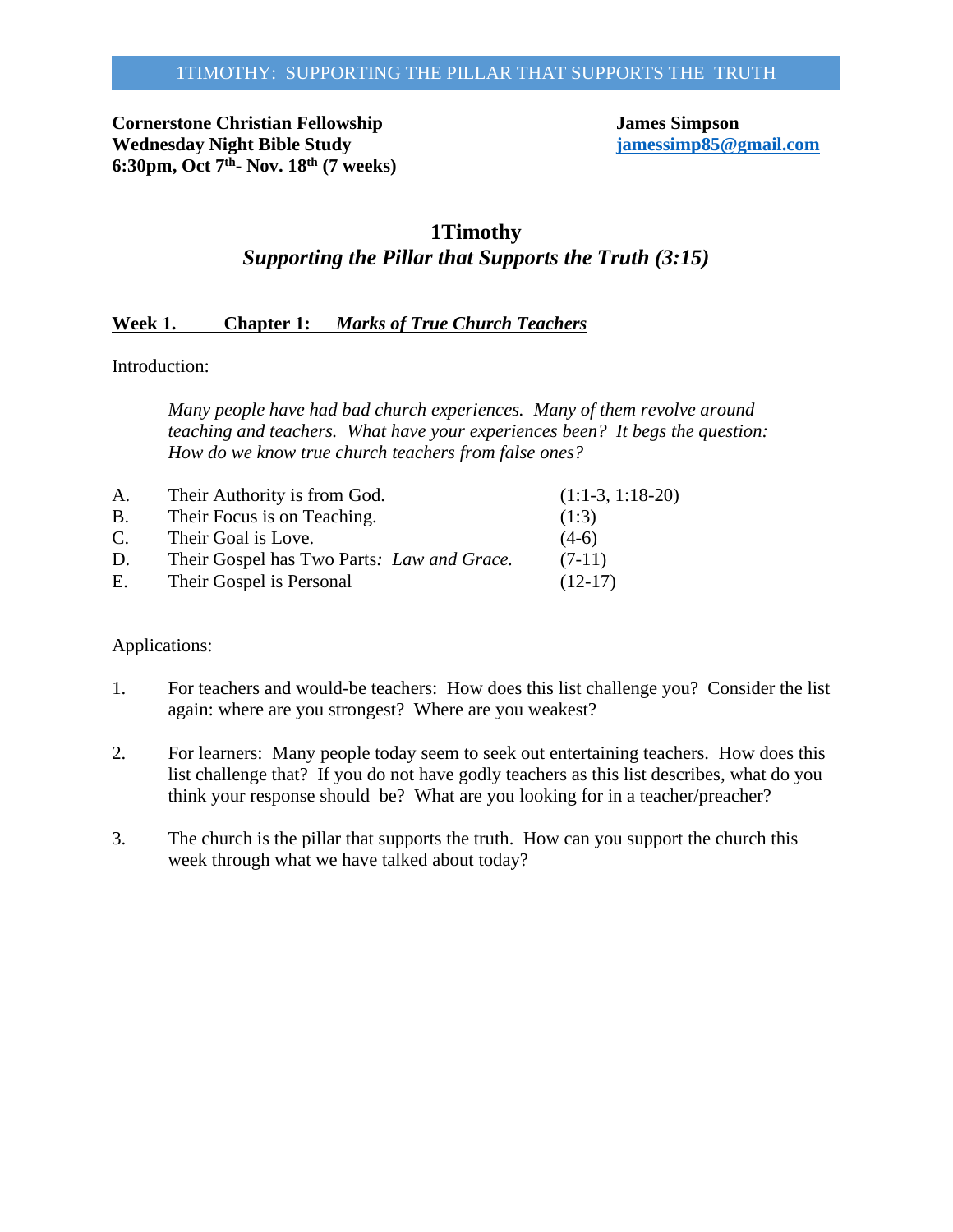# **Week 2. Chapter 2:** *Honoring Creational Differences in Public Worship*

Introduction:

*Many people have trouble with this chapter. At first glance it certainly does seem offensive and odd. How have you seen what is said here used to hurt someone? Which part/point is the hardest for you? Which part is the most exciting or helpful?*

| A.        | Prayer is for Every Kind of Person.                 | $(2:1-7)$  |
|-----------|-----------------------------------------------------|------------|
| <b>B.</b> | Public Prayer is to lead by (peaceable) men.        | (2:8)      |
| C.        | Public Worship is to be received by (modest) women. | $(2:9-15)$ |

*Excurses: How The New Roman Woman (ancient feminism) informs this passage.*

- 1. We have been told to pray for every kind of person without distinction. What kind of person do you tend to exclude? (i.e. Politicians, Muslims, Other Races?)
- 2. How do we determine which part (if any) of this passage is culturally conditioned and which part (if any) is universally continually binding? See John Stott's helpful section in TBST: "The Message of 1Timothy and Titus," pg. 74-81 (class handout).
- 3. Because of time and the pressing need to deal with the issue of men and women in worship, we did not deal very much with the Arminian/Calvinism question. If you want to dig further into this question, I recommend J.I. Packer's *Evangelism and the Sovereignty of God.*
- 4. It seems men tend to go overly passive or overly aggressive when it comes to leading. If you are man, which imbalance do you tend toward? If you are a woman, which imbalance do you find hardest to respect?
- 5. How is the command for women to learn encouraging to you (if you are a women)? How does Paul's limit on women teaching in public worship conflict with culture today? In what other areas or times might a woman teach? What do you think Paul is eager to defend and protect in this passage? Does your heart align with that?
- 6. The church is the pillar that supports the truth. What is one way you can support the church this week through what we have talked about today?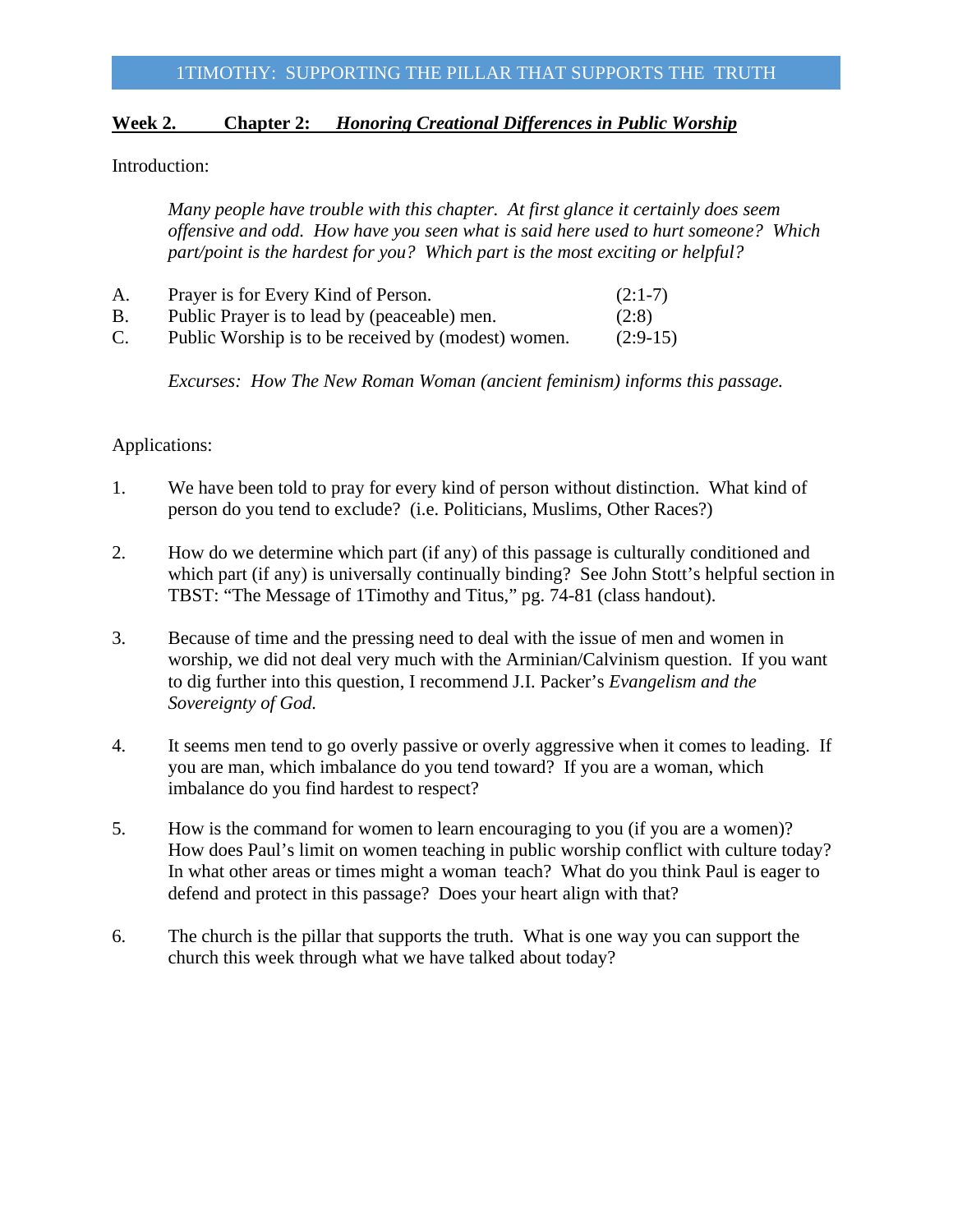### **Week 3. Chapter 3:** *Leadership as Example*

#### Introduction:

*Many see the problems in organized church and wonder if they can resolved by making it an unorganized church. Have you ever wanted to re-imagine church this way? Have you seen others do it? What was the result? Chapter 3 is a strong argument for maintaining several of the forms we are accustomed to – such as church leadership, and confessions. But at the same time, it will challenge how we often think about them.*

| A.<br>B. | Necessary Character and Relationships for Elders<br>Necessary Character and Relationships for <i>Deacons</i> . | 3:1-7 (see Acts 14:23)<br>3:8-13 (see Acts 6) |
|----------|----------------------------------------------------------------------------------------------------------------|-----------------------------------------------|
|          | Excurses: What about women as elders or deacons?                                                               | $(3:11$ in context)                           |
| C.       | The Church Supports the Truth (Purpose of Book)                                                                | $3:14-16$                                     |

- 1. This passage implies that there is such a thing as church office (elder and deacon), but it does not give us an exact description of what each office does. Where can we go to fill out our understanding of these offices? (Hint: Analogy of Faith/Place of History)
- 2. Today we see many celebrity pastors and leaders. We have also seen many of these fall into sin (of various kinds). How does *success* test our character? We also see pastors of small and struggling churches give in to patterns of control and manipulation. How does *stress* test our character? Why is it important for our leaders to be "above reproach?"
- 3. How does taking seriously these lists for leadership change the way the church tends to look for new pastors and elders? How would it change the health of our churches to focus in on character and relationship rather than program and organizational skill?
- 4. Pick one of the character traits to work on over the next four weeks. Share with the class which one you chose. Do this if you are a teacher or not – for these are all really just *Christian* traits.
- 5. How do you tend to think about creeds and confessions? How does Paul demonstrate the goodness of them here? What are your church's creeds and statements of faith? In what tradition do you find home?
- 6. The church is the pillar that supports the truth. How can you support the church this week through what we have talked about today?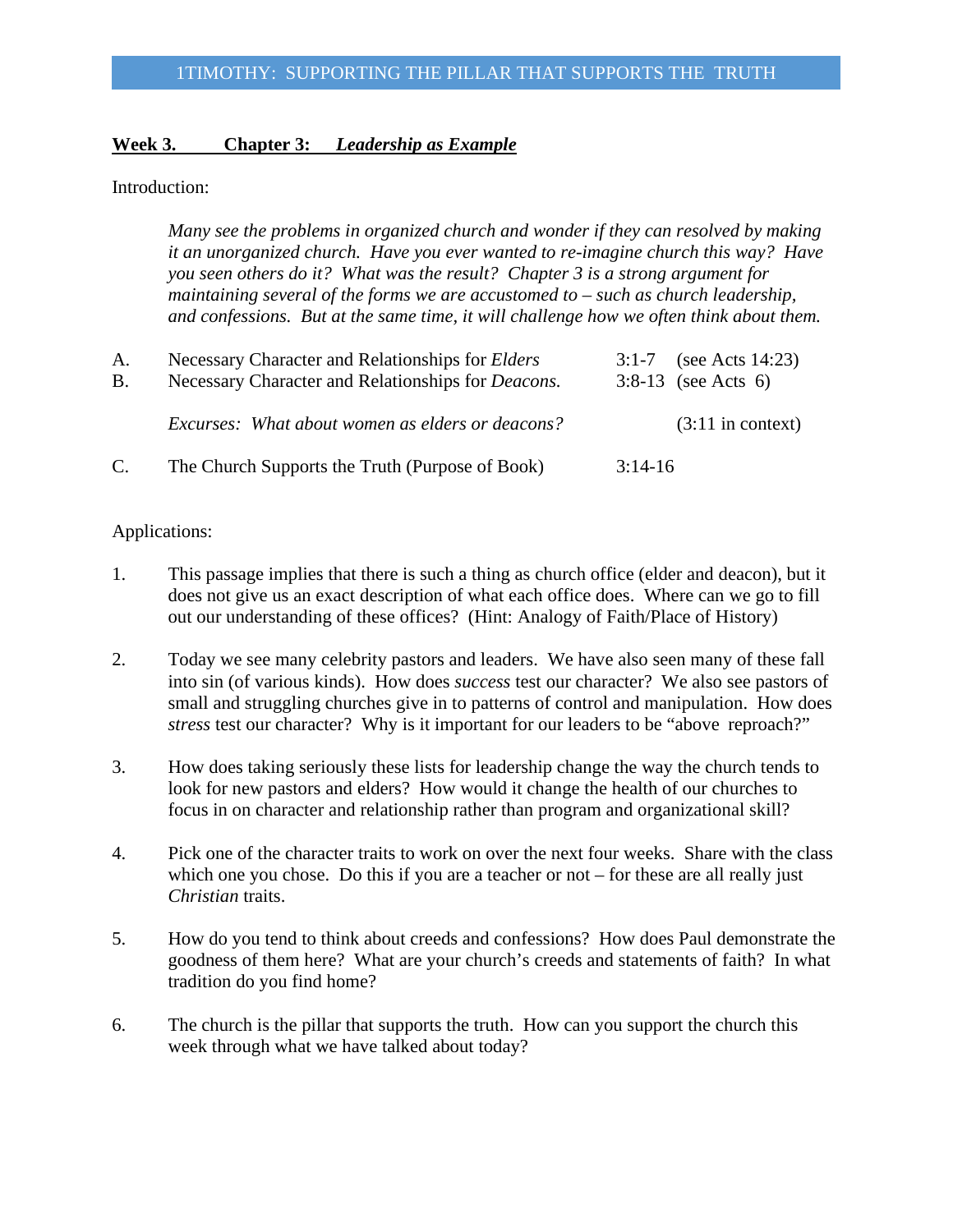# **Week 4. Chapter 4:** *No One Said This Would Be Easy*

### Introduction:

*In this passage Paul gives specific directions to the young pastor. He warns him of troubles ahead and offers practical help for how to lead through rough waters. This offers lay people insight into the struggles of their own pastors as well as how to evaluate his leadership without getting personal.*

| A.             | Defend The Goodness of the World      | $(4:1-6)$   |
|----------------|---------------------------------------|-------------|
| В.             | Discipline Your Body, Mind, and Soul. | $(4:7-10)$  |
| $\mathbf{C}$ . | Take Pains into Progress.             | $(4:11-16)$ |

- 1. How does it help you to know that this is not the first generation to have people fall away from the faith? How does Paul's description here help you to pray for those who do fall away? (*Hint:* the issue is not just intellectual)
- 2. Do you practice prayer before eating? Why? When might you pray before enjoyments of other kinds?
- 3. God made us as whole people. Thus, if you are not disciplined in your body, you have a character problem. How might you discipline yourself for the sake of godliness, both body and soul?
- 4. Is your pastor doing what is described here for Timothy? If so, how might you show appreciation for him?
- 5. The church is the pillar that supports the truth. How can you support the church this week through what we have talked about today?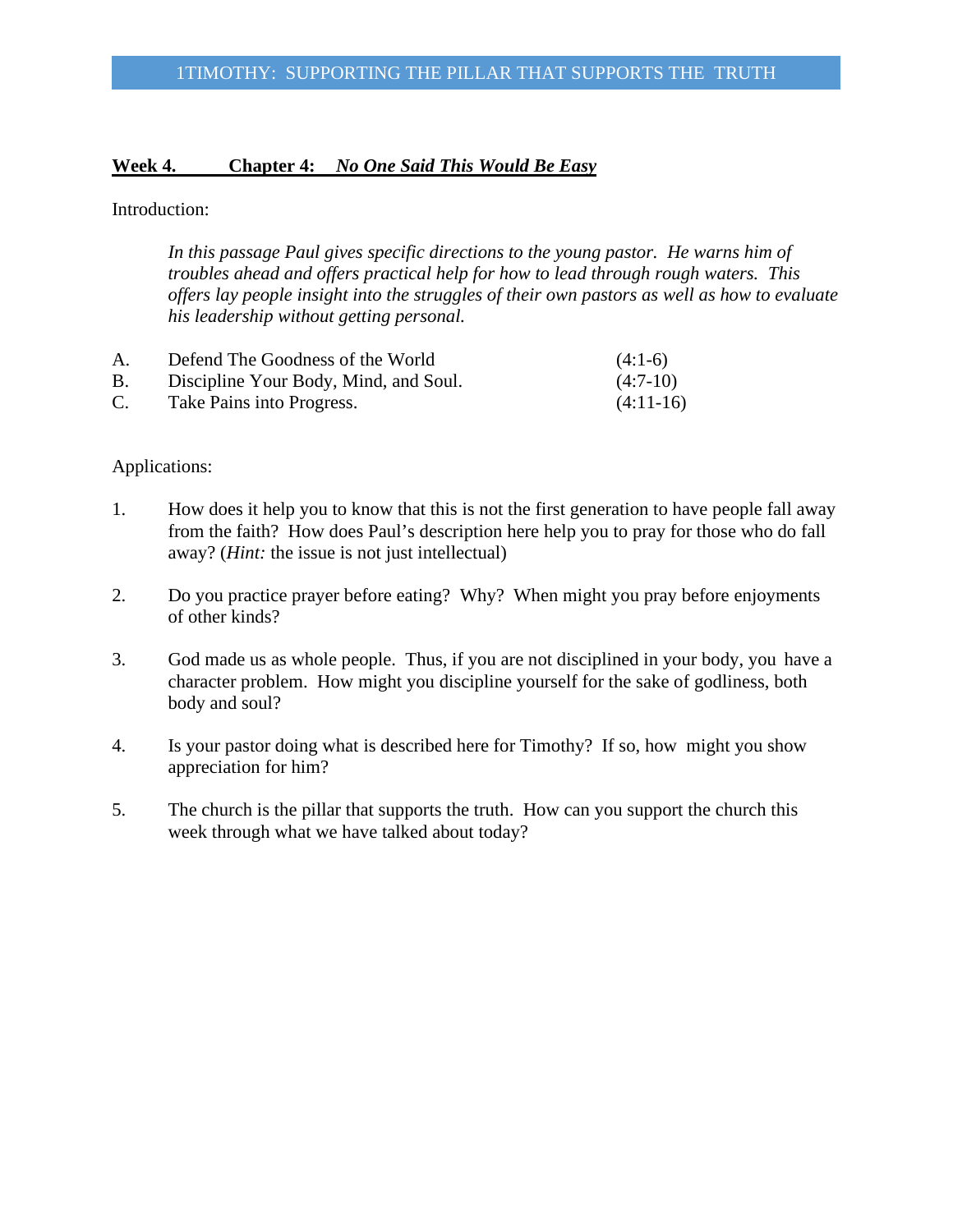# **Week 5. Chapter 5-6:2:** *Honoring Different Relationships in the Church*

Introduction:

How do we navigate all these complicated situations that continually pop up in the church? How do you know when it is time to give to the needy? What do we do if one of our elders falls into unrepentant sin? In this passage, Paul runs the gamut.

| A.        | <b>Treat Church as Family</b> |                                                     | $(5:1-2)$   |
|-----------|-------------------------------|-----------------------------------------------------|-------------|
| <b>B.</b> | Honor Widows                  | (without alienating the family or supporting evil.) | $(5:3-16)$  |
| C.        | Honor Elders                  | (without suspicion, favoritism or haste)            | $(5:17-25)$ |
| D.        | <b>Honor Masters</b>          | (gospel priorities)                                 | $(6:1-2)$   |

- 1. We live in a time when fighting for our rights has risen to fever pitch. For Christians, what is even more important than individual rights? How does Jesus model this way?
- 2. Most churches have a mercy/deacons fund. How does your church go about giving out money and meeting needs? How have you seen this work well? When have you seen it go badly? Why is it important to consider the whole situation before giving?
- 3. Sometimes Paul sounds like he does not like women, widows or marriage. Other times he sounds favorable. Why is it important to understand when he is speaking situationally and when he is speaking on principle? (NOTE: This issue applies to all of Paul's letters)
- 5. Why is it important to not install someone as an elder too quickly?
- 6. The church is the pillar that supports the truth. How can you support the church this week through what we have talked about today?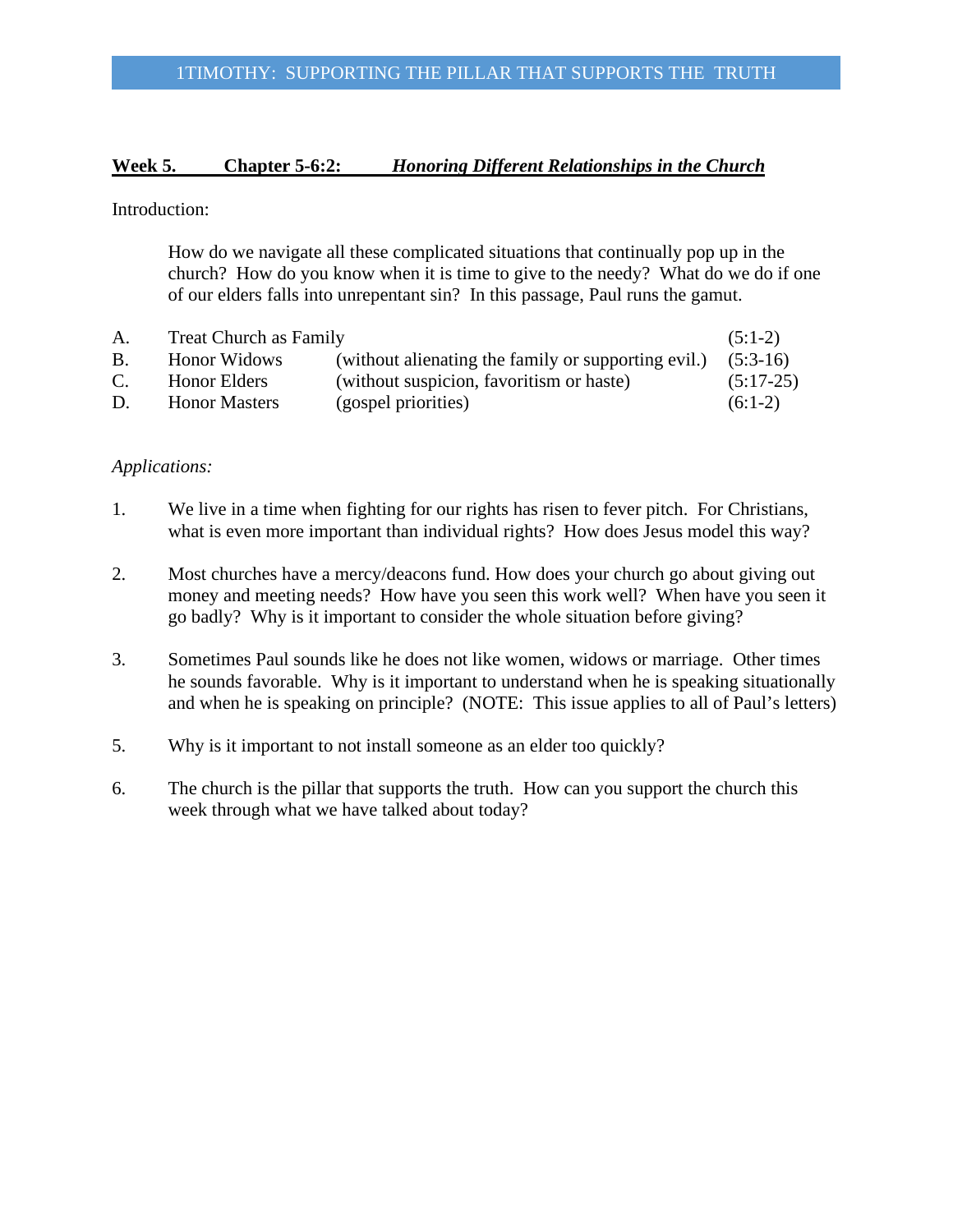# **Week 6. Chapter 6:3-19:** *Chasing The Almighty Dollar?*

Introduction:

The question of money is always with us. We need it but sometimes we despise it. Some (prosperity) preachers tell us that if we believe, we will be given much more of it. Others say we have to give it all away. What is the truly Christian attitude and action?

| A.        | <b>False Teachers are Greedy</b>   | $(6:3-5)$   |
|-----------|------------------------------------|-------------|
| <b>B.</b> | True Teachers are Content          | $(6:6-8)$   |
| C.        | Pursuing Money is Dangerous        | $(6:9-11)$  |
| D.        | Pursuing Virtue is Valuable        | $(6:12-16)$ |
| Е.        | Riches: In this Life and the Next. | $(6:17-19)$ |

- 1. Is Money bad? If not, what does Mark 10:17-27 mean? (Read it and explain to the class)
- 2. How do we know if money is becoming an idol in our lives? How do we keep that from happening?
- 3. In 6:11 we are told to flee greed but pursue virtue. Pick one on the list and work on it for the month. (Note: This is not virtue for *salvation,* it is virtue for *sanctification*)
- 4. What is the difference between what many call the "good life" and what Paul calls "life indeed?"
- 5. Are you ready for the retirement that comes at death?
- 6. The church is the pillar that supports the truth. How can you support the church this week through what we have talked about today?